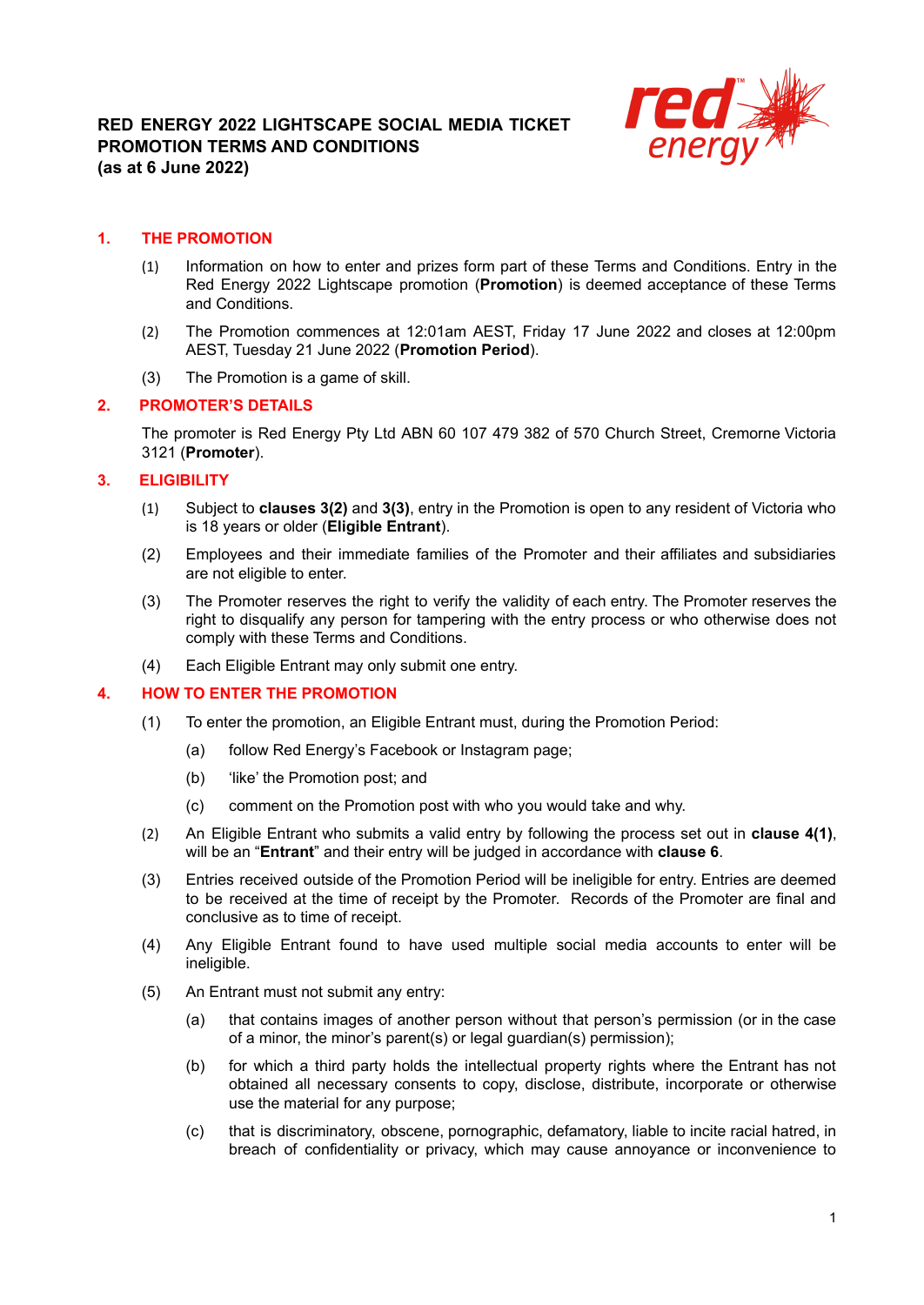# **RED ENERGY 2022 LIGHTSCAPE SOCIAL MEDIA TICKET PROMOTION TERMS AND CONDITIONS (as at 6 June 2022)**



others, which encourages or constitutes conduct that would be deemed a criminal offence, give rise to a civil liability, or otherwise is contrary to the law in Australia; or

- (d) that may be used in connection with spamming, phishing, trolling or similar activities.
- (6) Unacceptable entries may be deemed invalid, at the Promoter's sole discretion.

#### **5. THE PRIZE**

The Promoter is offering Eligible Entrants the chance to win one (1) of fifteen (15) identical double passes for two adults to the 2022 Royal Botanic Gardens Lightscape event in Melbourne on Thursday 23 June 2022, issued in accordance with **clause 7** (**Prize**).

#### **6. PRIZE WINNERS**

- (1) The first fifteen (15), valid and eligible entries received as determined by the Promoter in its sole discretion will win a Prize (**Prize Winners**).
- (2) The Promoter will notify the Prize Winners before 6:00pm AEST, Tuesday 21 June 2022 by private online message to the Prize Winner's Facebook or Instagram account that posted the entry.
- (3) If the Prize Winner:
	- (a) responds before 5:00pm AEST on Wednesday 22 June 2022, they will have been deemed to have accepted their Prize (**Prize Winner's Acceptance**); or
	- (b) fails to respond by 5:00pm AEST on Wednesday 22 June 2022, their prize will be deemed unclaimed.
- (4) In the event that the Prize Winner fails to respond under **clause 6(3)(b)**, the Promoter may award the Prize to the next valid entry received by the Promoter in accordance with **clause 6(1)**. Any Prize Winner(s) of an unclaimed Prize will be notified in the manner set out in **clause 6(2)**.

## **7. PRIZE DETAILS**

- (1) Within a reasonable time frame after the Prize Winner's Acceptance, the Promoter will contact the Prize Winners directly to arrange the itinerary associated with the Prize. The Promoter will also provide the Prize Winners with all information, tickets and all other necessary instructions in order for the Prize Winners to redeem the Prize. The Prize Winners must cooperate with the Promoter.
- (2) It is the responsibility of the Prize Winner to organise transport to/from the event.
- (3) The Prize Winner and their companion are responsible for their own travel insurance for the period of travel.
- (4) Hotel incidentals, transfers, spending money, meals, phone calls, taxis, additional activities and travel expenses and any other ancillary costs, including but not limited to insurance and any applicable insurance excesses, not listed in the Prize Details above or as advised by the Promoter at the time of winning are the responsibility of the Prize Winner and their companions as incurred.
- (5) Dates, venues and schedules are not under the Promoter's control and are subject to change. The Promoter takes no responsibility for any date, venue or schedule changes.
- (6) A Prize will not be replaced by the Promoter if it is damaged, lost or stolen.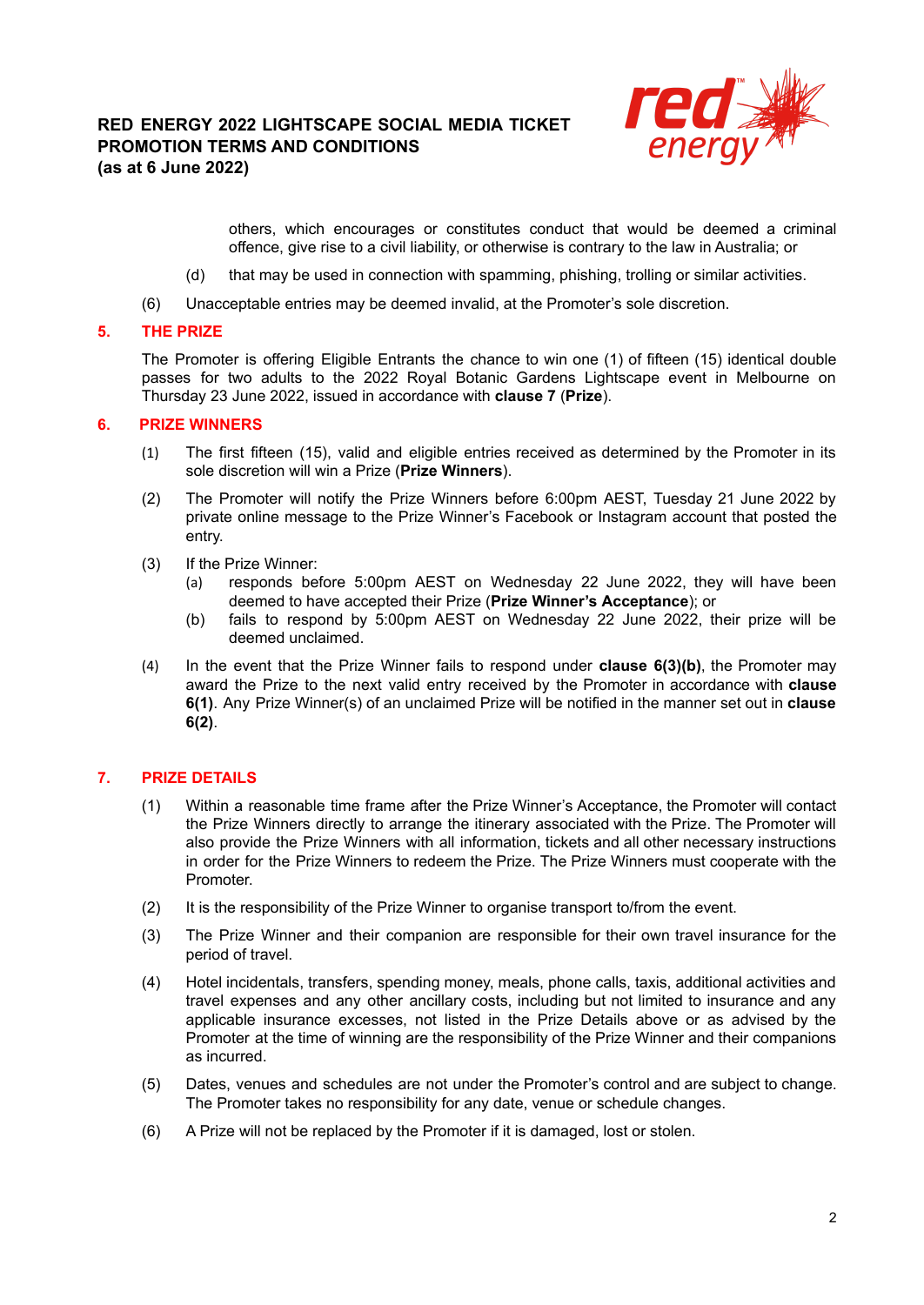

## **8. OTHER MATTERS RELATING TO THE PROMOTION**

- (1) It is a condition of accepting the Prize that the Prize Winner and his/her companion may be required to sign a release of liability in a form to be determined in the absolute discretion of the Promoter.
- (2) If a Prize or receipt of it incurs a tax liability, the Prize Winner is liable for payment of such tax.
- (3) The Promoter's decision is final and no correspondence will be entered into.
- (4) It is a condition of accepting a Prize that the Prize Winner accepts the conditions applicable to the individual components of the Prize. The Prize cannot be transferred, exchanged or redeemed for cash.
- (5) Subject to State legislation and (if required) the approval of any relevant gaming authorities, the Promoter reserves the right to substitute the Prize in whole (or any of its components), with a substitute prize of equal or greater value and the Prize will be notified accordingly.
- (6) Acceptance of the Prize is deemed consent for the Promoter to use the Prize Winner's details, voice, image, likeness and photographs for promotional, marketing and publicity purposes on the Promoter's website or in other forms of social media or on other websites or in any other media used by the Promoter for an indefinite time without any further attribution, reference, payment or other compensation to the Prize Winner.
- (7) Each entrant must comply with any requirements for the use of Facebook or Instagram, and his/her Facebook or Instagram account. This Promotion is in no way sponsored, endorsed or administered by, or associated with, Facebook or Instagram. You understand that you are providing your information to the Promoter and not to Facebook or Instagram. The information you provide will only be used for prize notification, competition related announcements and the Promoter's communications. By entering into this Promotion you agree to release Facebook or Instagram from any or all liability in relation to this Promotion. Any questions, comments or complaints regarding the Promotion should be directed to the Promoter and not Facebook or Instagram.
- (8) Each Entrant acknowledges that the public will have the capacity to comment on the entry, and will not hold the Promoter liable for the publication of any comments, whether derogatory, offensive, racist, defamatory or otherwise, posted in relation to the entry.

## **9. PRIVACY**

By entering this Promotion, each Entrant is taken to consent to the Promoter using the Entrant's personal information to administer the Promotion and disclosing the Entrant's personal information to organisations that assist the Promoter with administering the Promotion to third parties as required by law. If the information requested is not provided by the Entrant, the Entrant may not participate in the Promotion. For details about how the Promoter may use your information, and what your rights are under Australian privacy laws, please refer to the Promoter's Privacy Policy available a[t](https://www.redenergy.com.au/privacy) [redenergy.com.au/privacy.](https://www.redenergy.com.au/privacy)

## **10. LIABILITY**

- (1) Nothing in these Terms and Conditions limits, excludes or modifies or purports to limit, exclude or modify the statutory consumer guarantees as provided under the Australian Consumer Law (Schedule 2 to the Competition and Consumer Act 2010 (Cth)), or similar state-based consumer protection laws (**Non-Excludable Guarantees**).
- (2) Except for any liability that cannot by law be excluded, including the Non-Excludable Guarantees, the Promoter and its related bodies corporate (including their respective officers, employees and agents) exclude all liability (including negligence), for any personal injury; or